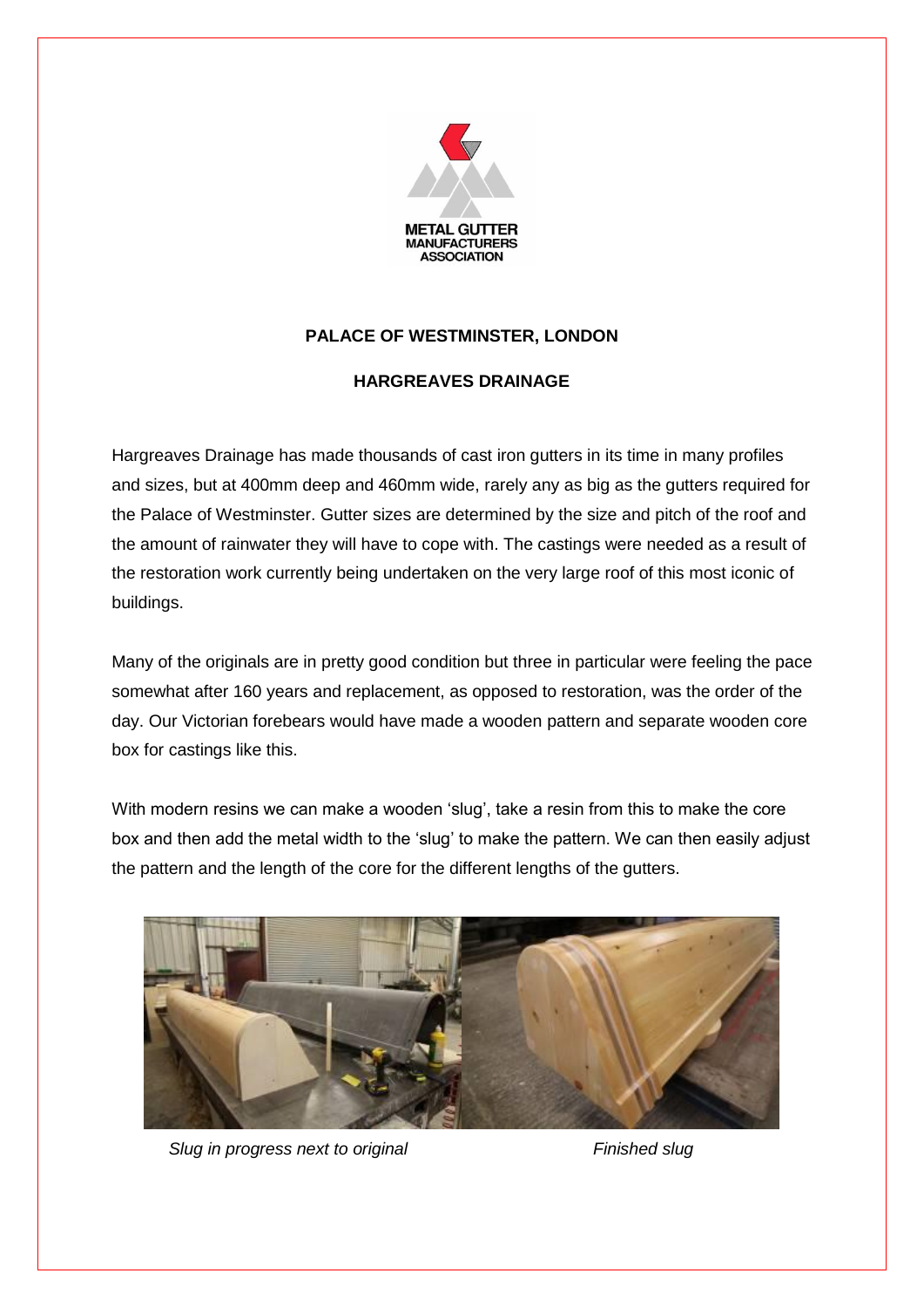There are several advantages to working in this way as opposed to how Victorian craftsmen would have had to do it. First and most obviously this work method saves time and cost for our clients. Second it reduces the chance for human error in making separate patterns and core boxes using templates and geometry.

Taking the resin to make the core box directly from the slug means there is no chance for discrepancy, and it is then a straightforward, if a meticulous, job to add the metal width using strips of plywood to create the pattern.



*Resin core box made from slug Metal width is added for the pattern*

This method has become more prevalent in foundries and pattern shops over the last 30 years with improvements in resin technology and quality. It is just one example of the many advances in technology and materials that have occurred since the Victorian era. This is why foundries like Hargreaves can produce any casting that the Victorians did and probably of a higher quality.



*Sand core Sand mould in box*